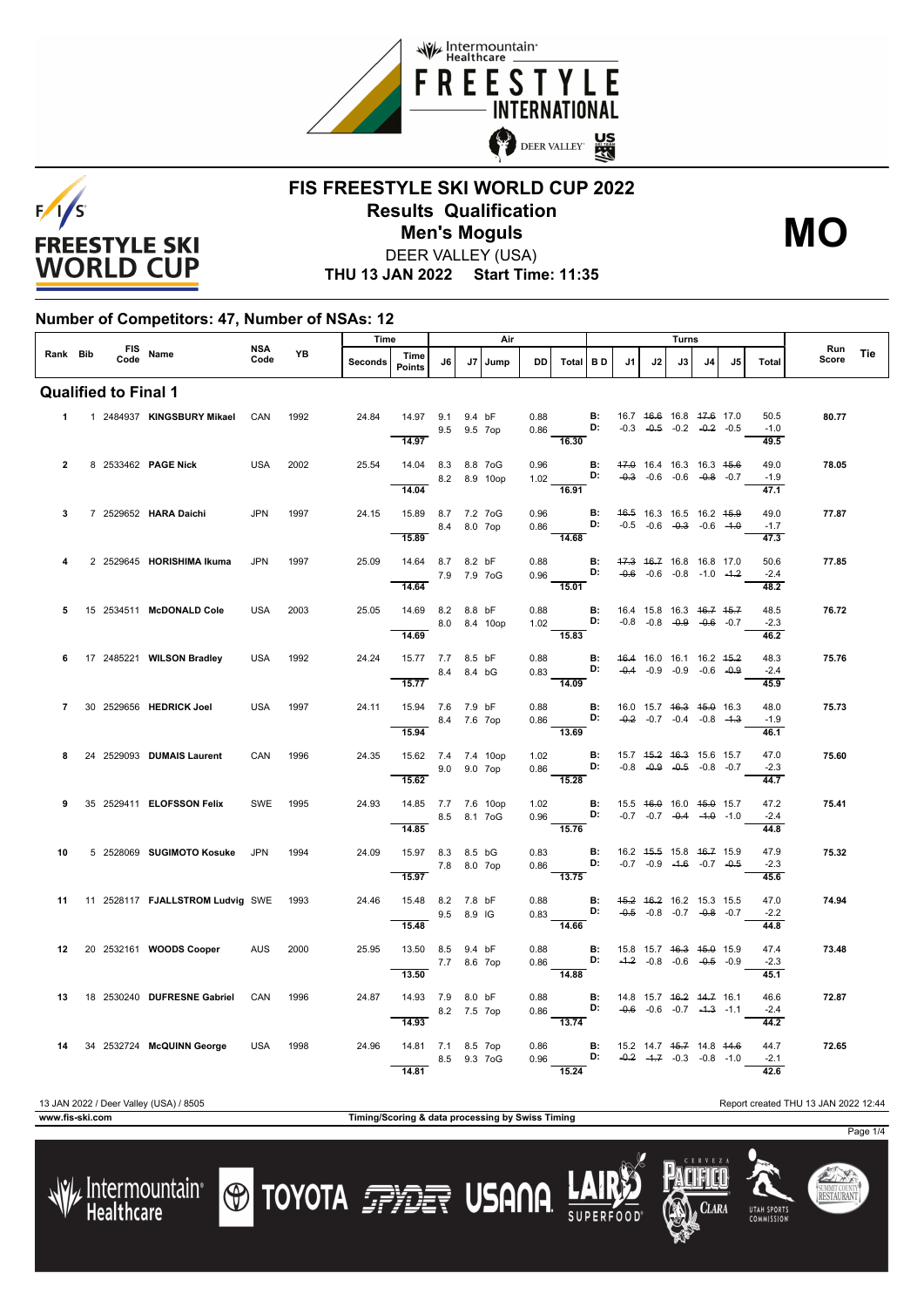





**THU 13 JAN 2022 Start Time: 11:35** DEER VALLEY (USA)

|          |                      |                                    |             |      | Time    |                                          |                           |             | Air          |              |                                                                                                         | Turns                                         |                          |    |    |                                                      |    |                        |              |     |
|----------|----------------------|------------------------------------|-------------|------|---------|------------------------------------------|---------------------------|-------------|--------------|--------------|---------------------------------------------------------------------------------------------------------|-----------------------------------------------|--------------------------|----|----|------------------------------------------------------|----|------------------------|--------------|-----|
| Rank Bib | Code                 | FIS Name                           | NSA<br>Code | YB   | Seconds | Time<br><b>Points</b>                    | J6                        |             | J7   Jump    | <b>DD</b>    | Total BD                                                                                                |                                               | J1                       | J2 | J3 | J4                                                   | J5 | Total                  | Run<br>Score | Tie |
| 15       |                      | 3 2532001 WALLBERG Walter          | SWE         | 2000 | 23.38   | 16.91<br>16.91                           | 8.4 7.6 bF<br>7.8 6.8 7op |             |              | 0.88<br>0.86 | 13.30                                                                                                   | <b>B:</b><br>D:                               | 15.2 46.5                |    |    | 15.5 44.8 15.1<br>$-4.6$ $-0.9$ $-0.6$ $-1.3$ $-1.2$ |    | 45.8<br>$-3.4$<br>42.4 | 72.61        |     |
|          |                      | 16 23 2531671 MATSUDA So           | <b>JPN</b>  | 1999 | 25.25   | 14.43 8.4 7.9 bG<br>14.43                |                           | 8.9 8.3 7op |              | 0.83         | 0.86 <b>D:</b> $-0.2$ -0.9 -0.7 -0.9 -1.1<br>14.15                                                      | <b>B:</b> 45.0 15.5 46.4 15.0 15.7            |                          |    |    |                                                      |    | 46.2<br>$-2.5$<br>43.7 | 72.28        |     |
|          | <b>Not Qualified</b> |                                    |             |      |         |                                          |                           |             |              |              |                                                                                                         |                                               |                          |    |    |                                                      |    |                        |              |     |
|          |                      | 17 13 2484879 THEOCHARIS Sacha FRA |             | 1990 | 24.03   | 16.05 7.0 6.6 7oG<br>16.05               |                           | 6.3 6.1 IG  |              |              | 0.96 <b>B</b> : 15.0 45.5 15.3 45.0 15.4<br>0.83 <b>D:</b> -0.4 -0.9 -0.8 -4.2 -0.8<br>11.66            |                                               |                          |    |    |                                                      |    | 45.7<br>$-2.5$<br>43.2 | 70.91        |     |
| 18       |                      | 4 2528846 KOLMAKOV Pavel           | <b>KAZ</b>  | 1996 | 24.51   | 15.41 7.4 7.0 bF<br>7.2 6.9 10op         |                           |             |              | 0.88         | $1.02$ D:                                                                                               | $\blacksquare$                                | 15.0 45.8 15.7 14.9 43.4 |    |    | $-1.5$ $-4.4$ $-4.6$ $-1.3$ $-1.1$                   |    | 45.6<br>$-3.9$         | 70.63        |     |
| 19       |                      | 10 2526671 SUMMERS Brodie          | <b>AUS</b>  | 1993 | 25.57   | 15.41<br>14.00 8.4 8.8 bF                |                           |             |              | 0.88         | 13.52                                                                                                   | <b>B:</b> 16.0 16.2 15.5 <del>15.2</del> 16.5 |                          |    |    |                                                      |    | 41.7<br>47.7           | 70.50        |     |
|          |                      |                                    |             |      |         | 4.4 3.9 70<br>14.00                      |                           |             |              |              | 0.83 					 D: $-0.8$ $-0.4$ $-0.6$ $-0.8$ $-0.8$<br>11.00                                               |                                               |                          |    |    |                                                      |    | $-2.2$<br>45.5         |              |     |
| 20       |                      | 38 2531292 ANDRINGA Jesse          | <b>USA</b>  | 1997 | 24.70   | 15.16 7.6 7.8 7op<br>15.16               |                           | 6.3 7.6 7oG |              |              | 0.86 <b>B</b> : $46.3$ 45.4 15.9 15.1 15.8<br>0.96 <b>B:</b> $-2.5$ 1.8 1.9 1.7<br>$\frac{0.00}{13.28}$ |                                               |                          |    |    |                                                      |    | 46.8<br>$-5.2$<br>41.6 | 70.04        |     |
| 21       |                      | 46 2526517 ESCOBAR Jules           | <b>FRA</b>  | 1994 | 25.95   | 13.50 8.4 7.9 7op<br>7.7 7.3 bG<br>13.50 |                           |             |              | 0.86         | $0.83$ D:<br>$\frac{3122}{13.22}$                                                                       | B:                                            | 15.3 15.0 44.5 45.4 14.6 |    |    | $-0.5$ $-0.9$ $-0.9$ $-0.8$ $-4.3$                   |    | 44.9<br>$-2.6$<br>42.3 | 69.02        |     |
| 22       |                      | 49 2528624 SUIRE Martin            | <b>FRA</b>  | 1996 | 25.61   | 13.95 7.9 7.4 7oG<br>13.95               | 7.0 7.1 7op               |             |              | 0.96         | $0.86$ D:<br>13.40                                                                                      | <b>B:</b> 45.4 15.3 45.4 15.1 15.3            |                          |    |    | $-1.5$ $-1.5$ $-4.8$ $-4.0$ $-1.3$                   |    | 45.7<br>$-4.3$<br>41.4 | 68.75        |     |
| 23       |                      | 16 2532641 ELOFSSON Oskar          | SWE         | 1998 | 25.28   | 14.39 8.2 7.8 bF                         |                           | 6.0 5.5 bT  |              |              | $0.88$ B:<br>$0.70$ D:                                                                                  |                                               | 15.0 45.8 15.7 44.5 15.7 |    |    | $-0.3$ $-1.2$ $-0.8$ $-1.2$ $-4.4$                   |    | 46.4<br>$-3.2$         | 68.65        |     |
| 24       |                      | 22 2528086 MATHESON James          | <b>AUS</b>  | 1995 | 25.68   | 14.39<br>13.85 6.1 7.6 bF                | 7.0 8.2 7op               |             |              |              | $-11.06$<br>0.88 <b>B:</b> 44.7 15.6 15.2 15.1 46.2<br>$0.86$ D: $-1.2$ $-1.4$ $-1.7$ $-1.4$ $-1.5$     |                                               |                          |    |    |                                                      |    | 43.2<br>45.9<br>$-4.1$ | 68.20        |     |
| 25       |                      | 14 2527085 WALCZYK Dylan           | <b>USA</b>  | 1993 | 24.71   | 13.85<br>15.14 7.6 7.7 bG                |                           |             |              |              | 12.55<br>0.83 <b>B</b> : 15.5 15.4 <del>15.8</del> 14.8 15.5<br>0.86 <b>D:</b> -4.0 -1.4 -1.2 -2.4 -1.4 |                                               |                          |    |    | $-4.0$ $-1.4$ $-1.2$ $-2.4$ $-1.4$                   |    | 41.8<br>46.4<br>$-4.0$ | 68.05        |     |
|          |                      |                                    |             |      |         | 15.14                                    |                           | 4.7 5.0 7op |              |              | 10.51                                                                                                   |                                               |                          |    |    |                                                      |    | 42.4                   |              |     |
| 26.      |                      | 19 2527955 KELLY Brenden           | CAN         | 1995 | 26.12   | 13.27 4.7 5.0 7oG<br>13.27               |                           |             | 6.4 5.5 10op | 0.96         | 1.02 <b>D:</b> $-0.5$ -1.0 -1.2 -1.0 -1.0<br>$\frac{1}{10.72}$                                          | <b>B:</b> 15.2 15.8 15.2 <del>15.1</del> 15.9 |                          |    |    |                                                      |    | 46.2<br>$-3.0$<br>43.2 | 67.19        |     |
| 27       |                      | 26 2532044 MOUILLE Thibaud         | <b>FRA</b>  | 1999 | 26.55   | 12.70 7.4 7.9 7op<br>7.8 8.0 bG<br>12.70 |                           |             |              | 0.86         | $0.83$ D:<br>13.13                                                                                      | <b>B:</b> 44.3 14.5 15.2 15.1 45.2            |                          |    |    | $-0.7$ $-4.6$ $-1.2$ $-1.1$ $-1.3$                   |    | 44.8<br>$-3.6$<br>41.2 | 67.03        |     |
| 28       |                      | 39 2530541 GERKEN SCHOFIELD GBR    |             | 1998 | 25.93   | 13.52 7.0 7.9 bF                         |                           |             |              | 0.88         |                                                                                                         | <b>B:</b> 43.8 14.6 45.6 14.7 14.5            |                          |    |    |                                                      |    | 43.8                   | 66.43        |     |
|          |                      | <b>Thomas</b>                      |             |      |         | 6.9 7.8 bp<br>13.52                      |                           |             |              |              | $0.73$ $\frac{D!}{11.91}$ $-0.9$ $-4.3$ $-0.7$ $-1.0$ $-0.9$                                            |                                               |                          |    |    |                                                      |    | $-2.8$<br>41.0         |              |     |

/ Intermountain<br>Healthcare

**www.fis-ski.com Timing/Scoring & data processing by Swiss Timing**

**O TOYOTA FRIET USANA** 

Clara

**UTAH SPORT** 

Page 2/4

SUMMIT COUNT<br>**RESTAURAN**T

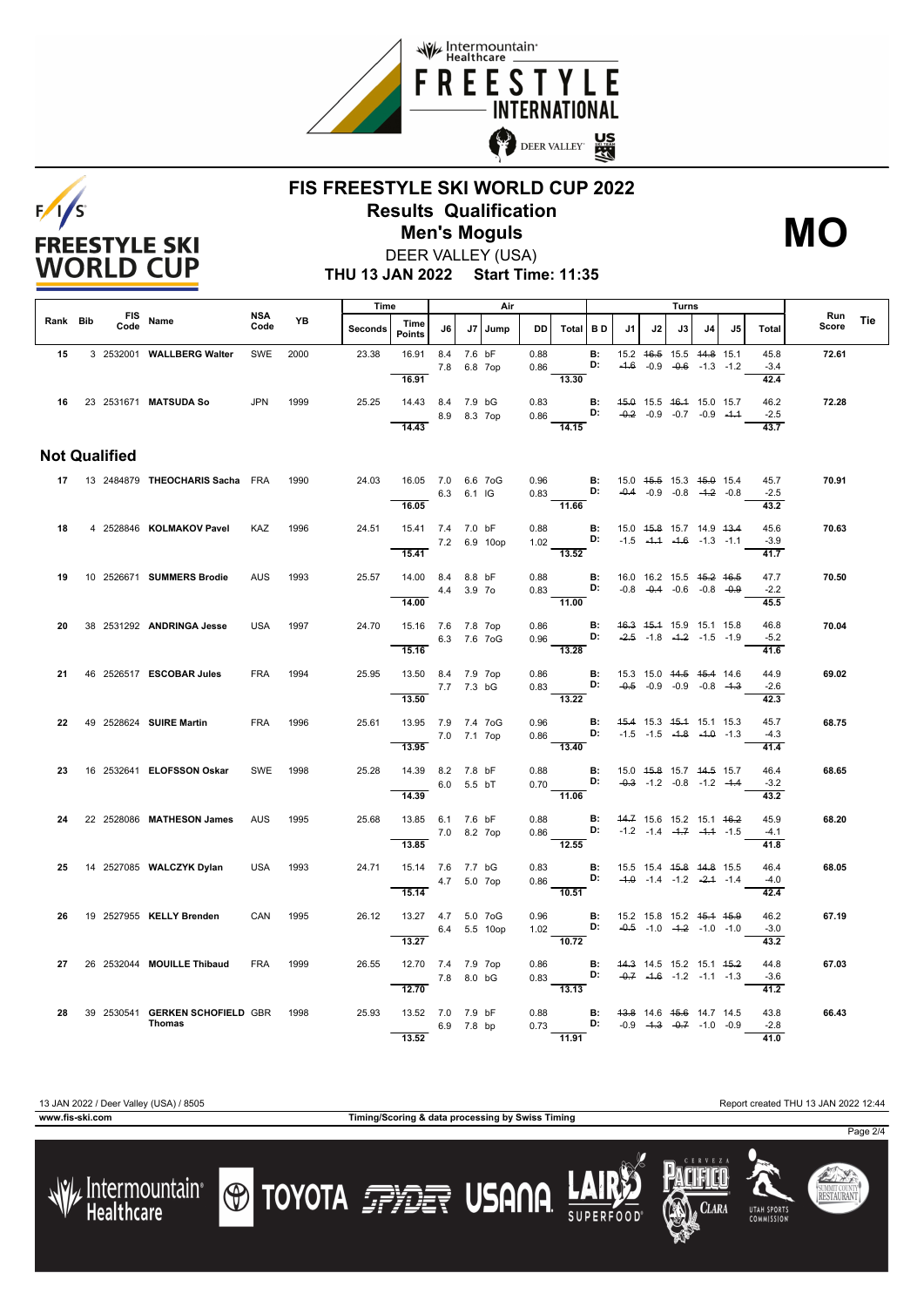





**THU 13 JAN 2022 Start Time: 11:35** DEER VALLEY (USA)

|          |                    |                                  |             |      | Time    |                                          |                 |                          | Air          |              |                                                                                                                               |                      |                          |    | Turns |                                                                                    |    |                         |                     |     |
|----------|--------------------|----------------------------------|-------------|------|---------|------------------------------------------|-----------------|--------------------------|--------------|--------------|-------------------------------------------------------------------------------------------------------------------------------|----------------------|--------------------------|----|-------|------------------------------------------------------------------------------------|----|-------------------------|---------------------|-----|
| Rank Bib | <b>FIS</b><br>Code | Name                             | NSA<br>Code | YB   | Seconds | Time<br><b>Points</b>                    | J6              |                          | J7   Jump    | <b>DD</b>    | Total BD                                                                                                                      |                      | J1                       | J2 | J3    | J4                                                                                 | J5 | Total                   | <b>Run</b><br>Score | Tie |
| 29       |                    | 28 2533687 AHVENAINEN Akseli FIN |             | 2002 | 26.09   | 13.31<br>13.31                           |                 | 6.9 7.0 bF<br>7.4 9.5 bp |              | 0.88<br>0.73 | 12.28                                                                                                                         | B:<br>D:             |                          |    |       | 14.8 14.8 44.7 45.2 14.8<br>$-4.0$ $-1.1$ $-1.4$ $-1.1$ $-2.8$                     |    | 44.4<br>$-3.6$<br>40.8  | 66.39               |     |
| 30       |                    | 43 2531950 FENELEY William       | <b>GBR</b>  | 1999 | 25.69   | 13.84 8.0 7.8 bF                         |                 | 9.3 9.6 bp               |              | 0.88         | $0.73$ D:                                                                                                                     | B:                   |                          |    |       | 13.8 14.1 14.0 42.8 45.5<br>$-1.7$ $-1.8$ $-4.8$ $-1.2$ $-4.0$                     |    | 41.9<br>$-4.7$          | 64.88               |     |
| 31       |                    | 27 2532799 BOURDETTE Marius FRA  |             | 1999 | 25.39   | 13.84<br>14.24 6.3 6.6 bF                |                 |                          |              |              | 13.84<br>0.88 <b>B:</b><br>0.73 <b>D:</b>                                                                                     |                      |                          |    |       | 44.0 15.2 45.2 14.9 15.0                                                           |    | 37.2<br>45.1            | 64.77               |     |
|          |                    |                                  |             |      |         | 14.24                                    |                 | 8.0 6.7 bp               |              |              | $\frac{0.18}{11.03}$                                                                                                          |                      |                          |    |       | $-2.1$ $-1.6$ $-2.2$ $-0.8$ $-1.9$                                                 |    | $-5.6$<br>39.5          |                     |     |
| 32       |                    | 36 2532713 LEWIS Alex            | <b>USA</b>  | 1999 | 27.02   | 12.07 7.2 7.0 bF<br>12.07                |                 |                          | 6.3 5.9 10op | 0.88         | 1.02 <b>D:</b> $-4.3$ $-1.7$ $-2.5$ $-1.5$ $-1.4$<br>$\frac{1}{12.46}$                                                        | <b>B:</b>            | 45.2 15.1 14.8 14.9 44.5 |    |       |                                                                                    |    | 44.8<br>$-4.6$<br>40.2  | 64.73               |     |
| 33.      |                    | 40 2528035 PENTTALA OIII         | FIN         | 1995 | 26.21   | 13.15 5.9 6.9 10op<br>13.15              |                 | 6.7 6.8 bp               |              |              | 1.02 <b>B:</b><br>$0.73$ D:<br>11.44                                                                                          |                      |                          |    |       | 14.0 45.4 43.6 14.9 14.1<br>$-1.7$ $-1.6$ $-4.9$ $-4.0$ $-1.1$                     |    | 43.0<br>$-4.4$<br>38.6  | 63.19               |     |
| 34       |                    | 37 2535572 JEANNESSON Mateo GBR  |             | 2004 | 26.21   | 13.15 7.2 7.7 bF<br>7.7 7.6 7op<br>13.15 |                 |                          |              |              | 0.88 <b>B:</b> 14.3 <del>13.8</del> 14.2 13.9 <del>15.3</del><br>0.86 <b>D:</b> - <del>1.4</del> -1.9 -2.4 -1.9 -1.7<br>13.12 |                      |                          |    |       |                                                                                    |    | 42.4<br>$-5.5$<br>36.9  | 63.17               |     |
| 35       |                    | 47 2531178 SUIKKARI Johannes FIN |             | 1996 | 25.70   | 13.83 7.2 7.3 7op<br>13.83               | 7.6 6.1 bp      |                          |              | 0.86         | $0.73$ D:<br>11.22                                                                                                            | <b>B</b> :           |                          |    |       | 13.7 13.6 43.2 13.8 44.6<br>$-0.9$ $-2.4$ $-1.6$ $-0.9$ $-1.3$                     |    | 41.1<br>$-3.8$<br>37.3  | 62.35               |     |
| 36       |                    | 21 2527554 TADE Marco            | SUI         | 1995 | 24.58   | 15.32 5.8 5.8 bF<br>15.32                |                 | 5.0 5.3 bp               |              | 0.88         | $0.73$ D:<br>8.85                                                                                                             | $\mathbf{B}$ :       |                          |    |       | 43.4 14.8 45.3 14.8 14.3<br>$-2.8$ $-1.6$ $-0.8$ $-2.5$ $-2.3$                     |    | 43.9<br>$-6.4$<br>37.5  | 61.67               |     |
| 37       |                    | 25 2528644 KOBER Jordan          | CAN         | 1996 | 24.57   | 15.33 7.9 6.2 7op<br>15.33               |                 |                          | 5.0 5.2 7 oG | 0.86         | $0.96$ D:<br>10.95                                                                                                            | B:                   |                          |    |       | 14.3 45.0 42.0 12.1 14.3<br>$-3.0$ $-1.8$ $-1.9$ $-4.8$ $-2.2$                     |    | 40.7<br>$-5.9$<br>34.8  | 61.08               |     |
| 38       |                    | 6 2530514 CAVET Benjamin         | <b>FRA</b>  | 1994 | 24.59   | 15.30 7.2 8.5 bF<br>15.30                |                 | $0.0$ $0.0$ NJ           |              | 0.00         | $0.88$ B:<br>D:<br>6.90                                                                                                       |                      |                          |    |       | 46.5 15.8 45.7 16.0 15.9<br>$-2.8$ $-5.7$ $-4.2$ $-6.4$ $-4.8$                     |    | 47.7<br>$-14.7$<br>33.0 | 55.20               |     |
| 39       |                    | 48 2533386 VIERELA Severi        | <b>FIN</b>  | 2001 | 26.95   | 12.17  4.5  5.7  7oG<br>12.17            |                 | 4.7 4.8 bG               |              | 0.96<br>0.83 | 8.83                                                                                                                          | $\blacksquare$<br>D: |                          |    |       | 42.8 13.9 13.0 13.0 44.7<br>$-9.5$ $-4.5$ $-7.1$ $-7.8$ $-7.5$                     |    | 39.9<br>$-22.4$<br>17.5 | 38.50               |     |
| 40       |                    | 50 2527360 PENTTALA Jussi        | <b>FIN</b>  | 1993 | 27.33   | 11.66 7.2 7.0 7oG<br>11.66               |                 | $0.0$ $0.0$ NJ           |              | 0.96<br>0.00 | D:<br>6.81                                                                                                                    | $\blacksquare$       |                          |    |       | 15.0 14.6 <del>13.5</del> 15.1 <del>15.4</del><br>$-7.9 - 10.1 - 9.6 - 10.2 - 7.5$ |    | 44.7<br>$-27.6$<br>17.1 | 35.57               |     |
| 41       |                    | 31 2537625 LEE Yoon Seung        | <b>KOR</b>  | 2006 | 31.05   | 6.3 6.4 7op                              | 6.72 7.4 8.3 bp |                          |              |              | 0.73<br>B: 13.5 44.4 42.0 12.5 14.2<br>0.86<br>D: -11.0 -7.4 -11.2 -10.2 -10.5<br>11.18                                       |                      |                          |    |       |                                                                                    |    | 40.2<br>$-31.7$         | 26.40               |     |
|          |                    | 9 2528237 SALONEN Jimi           | <b>FIN</b>  | 1994 |         | 6.72                                     |                 |                          |              |              |                                                                                                                               |                      |                          |    |       |                                                                                    |    | 8.5                     | <b>DNF</b>          |     |
|          |                    | 12 2532811 HOLMGREN Albin        | SWE         | 2001 |         |                                          |                 |                          |              |              |                                                                                                                               |                      |                          |    |       |                                                                                    |    |                         | <b>DNF</b>          |     |

13 JAN 2022 / Deer Valley (USA) / 8505 Report created THU 13 JAN 2022 12:44









Page 3/4

**www.fis-ski.com Timing/Scoring & data processing by Swiss Timing**